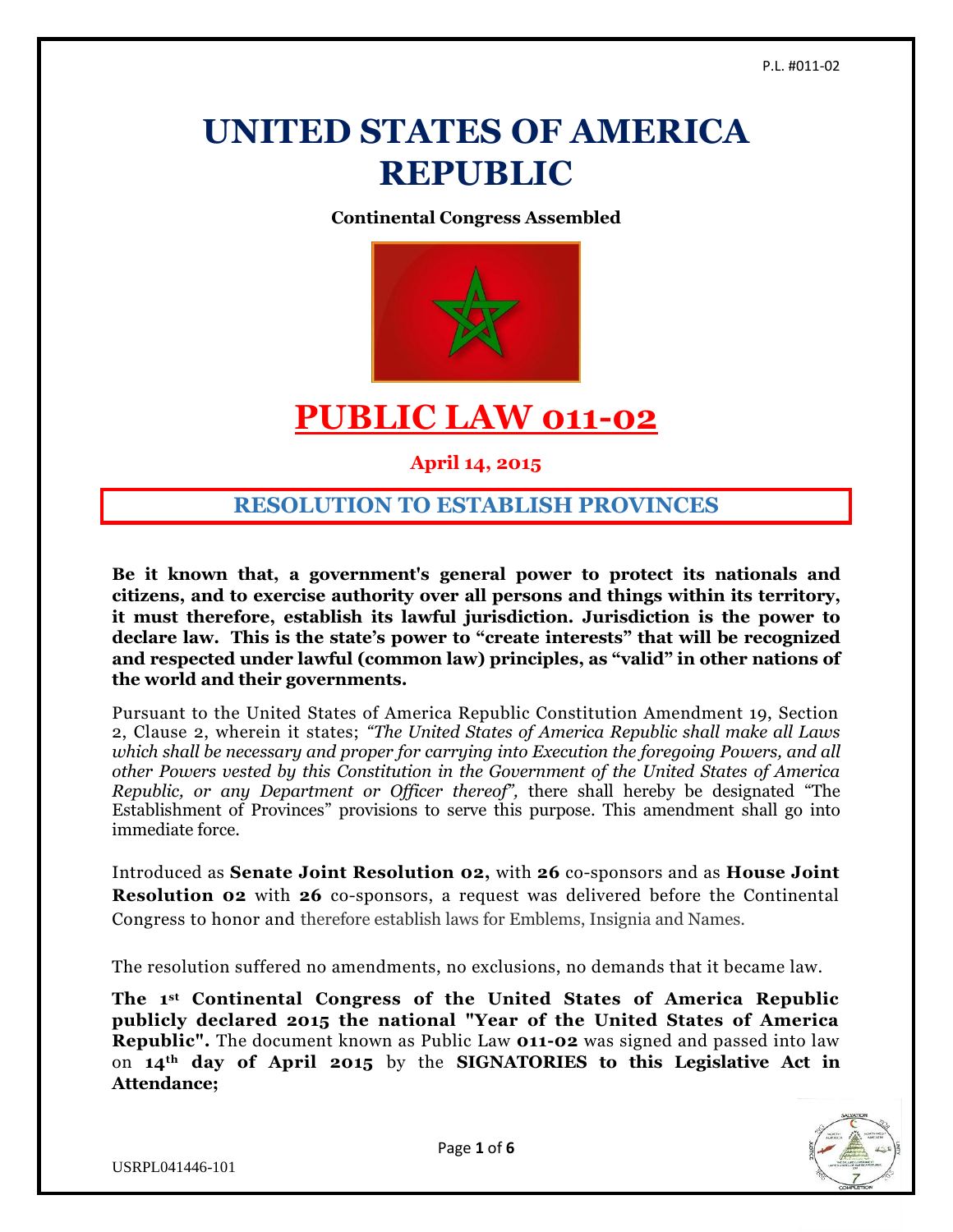Christopher H-Cannon: Bey

Alda J. Perry

Tres G. Peel

Ramadan-Ali: El

Mildred Denise-Maclin: El

Romulus David-Dorsey: El

Saadiq Bey

Erica Chrislyn-Moor: El

Rafael-Vazquez: El

Lamont-Crayton: Bey

Jelther-Sept: El

Shenise A.-Smith: Bey

Valena M.-Bradley: Bey

Thomas A.-Williams: Bey

Willa-Joy Washington Smith: Bey

Milton D.-Smth: Bey

Taiwuan-Smiith: Bey

Larry Dean-Gibbs: Bey

Luqman-Ali: El

Michael-Holmes: Bey

Lamont-Clayton: El

Ronald-Williams: El

Phillip-Bullock: Bey

Lashawn-Earl: ey

Rodney-Tyms: Bey

It reads as follows:

# **Public law 011-02 on April 14, 2015 JOINT RESOLUTION**



Page **2** of **6**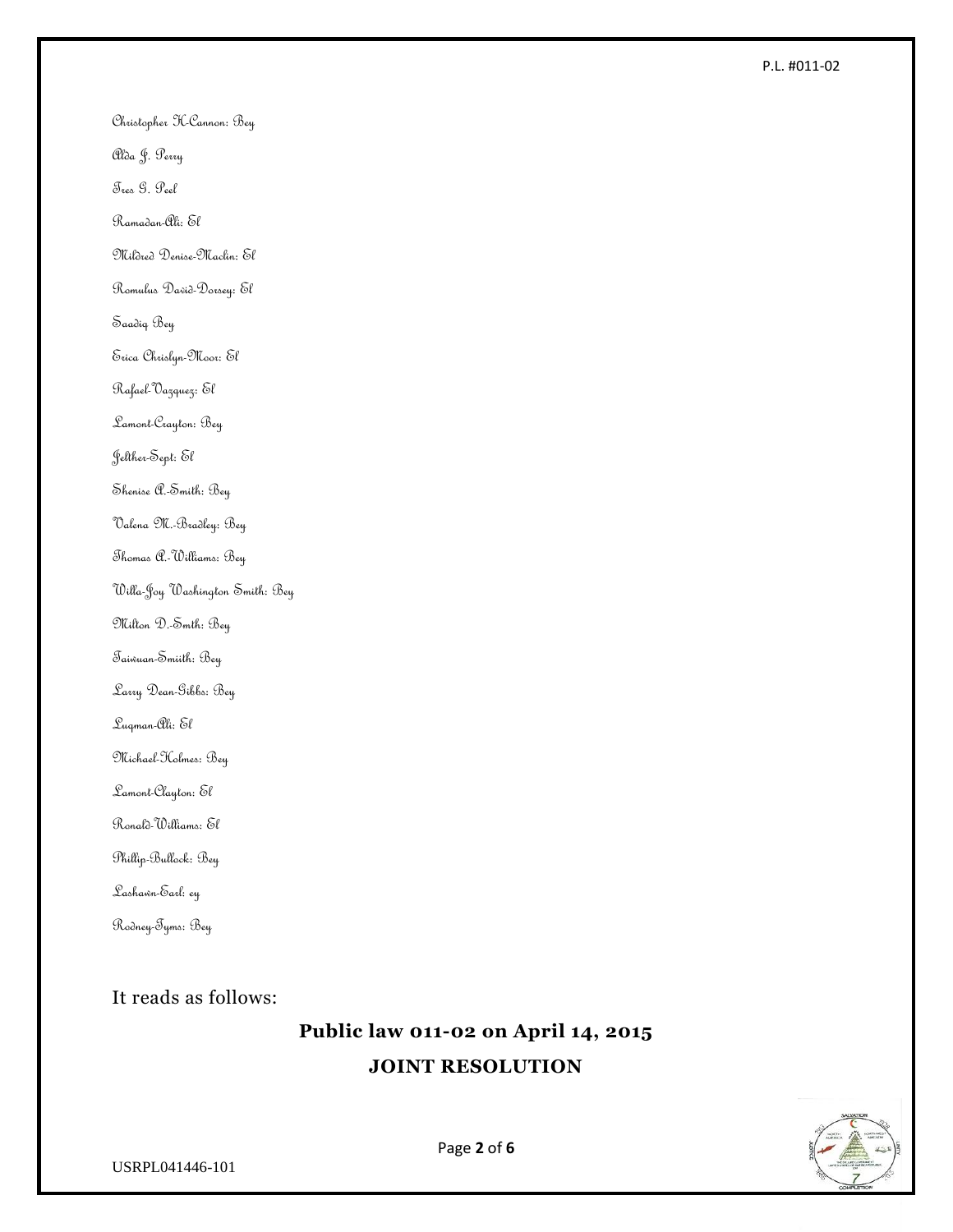#### **Authorizing and requesting the President to enact laws:**

**to** establish "jurisdictional Provinces" pursuant to the **Constitution** and **Laws** of the **United States of America Republic.**

**WHEREAS,** the United States of America Republic, being a perpetual corporation is an autonomous State government lawfully incorporated and chartered for the benefit and protection of "We The Moorish American People", by its Declaration, National Constitution and By-Laws, and aforementioned Articles;

**WHEREAS** the United States of America Republic's official language is the English language;

**WHEREAS** the Moorish American People have made a unique contribution in shaping the United States of America Republic as a distinctive and blessed nation of people and citizens;

**WHEREAS** the Moorish American People are a People of deeply-held religious convictions springing from the Holy Scriptures of the Holy Koran of the Moorish Science Temple of America and the Learning, Teachings and Truth of the Holy Prophet Noble Drew Ali. The Holy Prophet Noble Drew Ali led his People back to the Principles and standards of their ancient forefathers' Free National Principles and Standards;

**WHEREAS** the Principles of Love, Truth, Peace, Freedom and Justice inspired concepts of civil government that are contained in our Declaration of Independence and Constitution of the United States of America Republic;

**WHEREAS the Moorish American People,** are now in great comprehension that, as a Nation of People being Nationwide in scope to achieve peace as well as unity as a single harmonious Nation, there must be uniform Laws for the Nation. The **Constitution** and Laws of the **United States of America Republic are** "*the Rock on which our Republic rests";*

**WHEREAS** the history of our Nation clearly illustrates the value of a Nation to be able to create and pass its own Laws are beneficial to a Society to Enforce the Laws of the Nation. This is not to remove or change **The Moorish American People** from voluntarily applying and extending the learning, teachings and truth of the Holy Koran of the Moorish Science Temple of America in the lives of individuals, families, or in their society as a nation of People;

**WHEREAS** this Nation now faces great challenges that will test this Nation as it has never been tested before; and

**WHEREAS** that renewing our knowledge of Law, Divine and National and having faith in Our Universal Creator through Holy Scriptures of the Holy Koran of the Moorish Science Temple of America, the Holy Bible and the Great Qu'ran of Mohammed as we honor all the divine Prophets Jesus, Mohammed, Buddha and Confucius. Therefore, the **Constitution and Laws of the United States of America Republic** and knowledge of the aforementioned Holy Scriptures can only strengthen our nation**.** I, President Christopher H- Cannon: Bey, therefore establish with the consent of the Continental Congress the provisions as the **Laws of the United States of America Republic**:

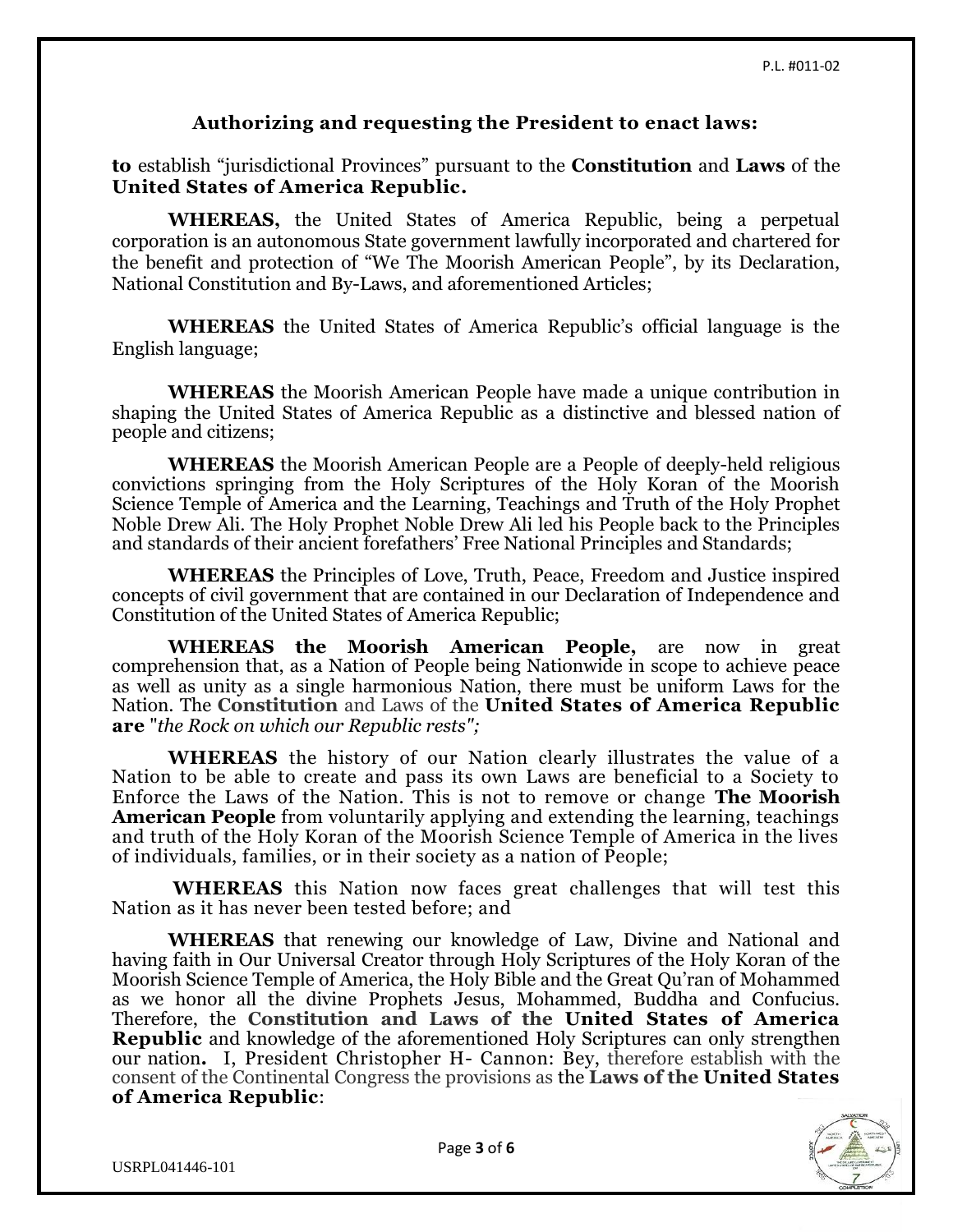**NOW, [THEREFORE, be](http://therefore.be/)** it **Resolved** by the Continental Congress of the United States of America Republic in Continental Congress assembled, That the President is authorized and requested to designate the establishment of the following Provinces, designated by number. Each Province encompasses individual Province States that shall be known separately as "Province of \_(*province name*)\_\_":

Province 1: Illinois, Indiana, Wisconsin

Province 2: Kentucky, Michigan, Ohio, Tennessee

Province 3: Arkansas, Iowa, Minnesota, Missouri, Nebraska, N. Dakota, S. Dakota

Province 4: Alaska, Arizona, California, Hawaii, Idaho, Oregon, Montana, Nevada, Washington

Province 5: Alabama, Canal Zone, Florida, Georgia, Louisiana, Mississippi, Texas

Province 6: Colorado, Kansas, New Mexico, Oklahoma, Utah, Wyoming

Province 7: N. Carolina, S. Carolina, Virginia, West Virginia

Province 8: Delaware, D.C., Maryland, Mariana Islands, New Jersey, Pennsylvania

Province 9: Connecticut, New York, Rhode Island, Vermont

Province 10: Maine, Massachusetts, New Hampshire, Boricua

LEGISLATIVE HISTORY-PL.**111** Res.:**02** CONGRESSIONAL RECORD, Vol.  $\#(2015)$ :

**14 April 2015** considered and passed by the Continental Congress.

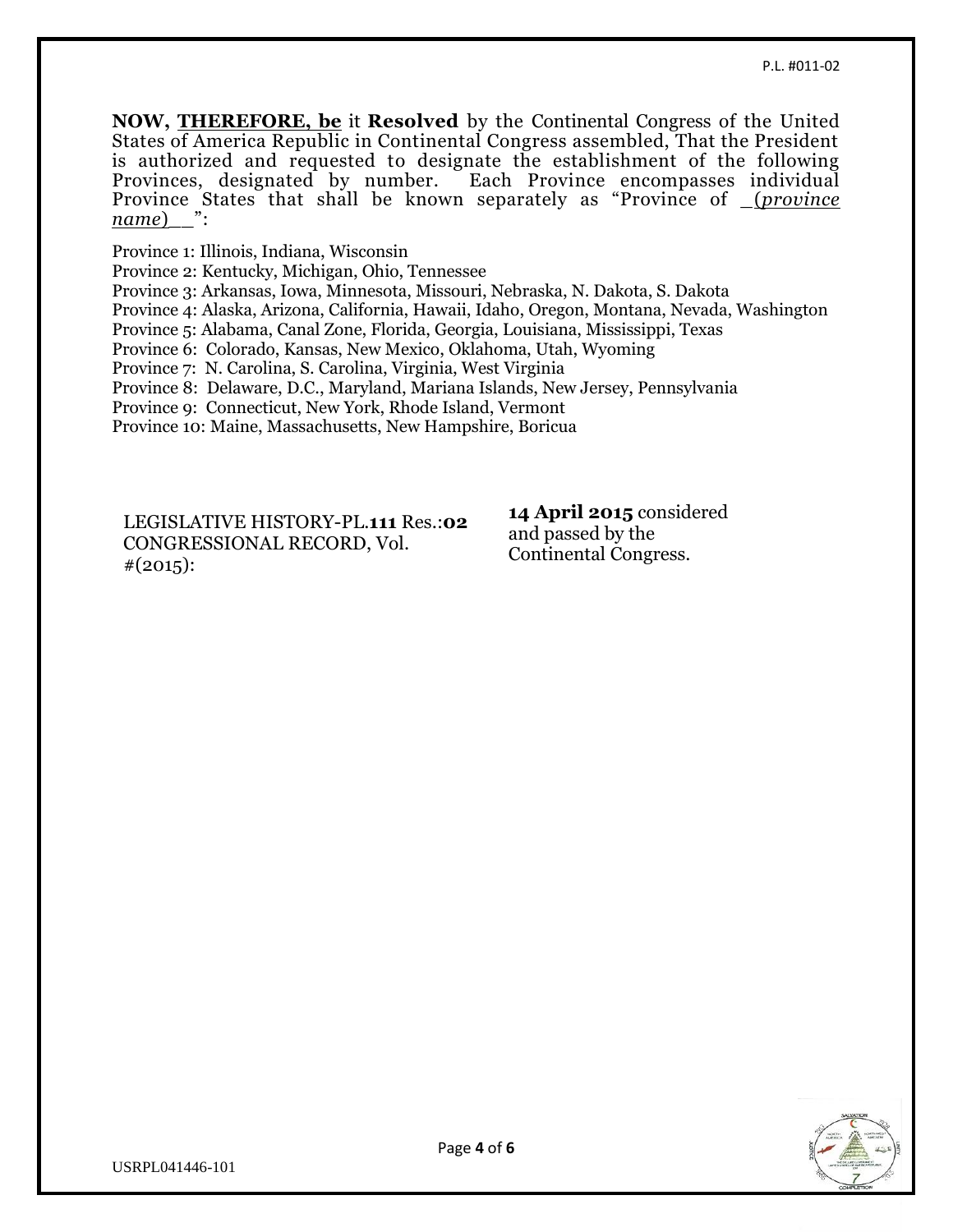### **PUBLIC LAW 011-02**

## **PROVINCIAL POWERS**

The Congress shall have Power to dispose of and make all needful Rules and Regulations respecting the Provinces or other Property belonging to the United States of America Republic. Nothing in the Constitution of the United States of America Republic shall be so construed as to Prejudice any Claims of the United States of America Republic or of any particular Province.

#### **SECTION 1. GUARANTEE OF A "REPUBLIC" GOVERNMENT**

The United States of America Republic shall guarantee to every Province in this Union a Republic Form of Government, and shall protect each of them against Invasion; and on Application of the Legislature, or of the Executive (when the Legislature cannot be convened) against domestic violence.

#### **SECTION 2. FULL FAITH AND CREDIT**

Full Faith and Credit shall be given in each Province to the Public Acts, Records, and judicial proceedings of every other Province; and the Congress may by general Laws prescribe the Manner in which such Acts, Records and Proceedings shall be proved, and the effect thereof.

#### **SECTION 3. PRIVILEGES AND IMMUNITIES**

The Citizens of the United States of America Republic shall be entitled to all Privileges and Immunities of Citizens in the United States and the several States.

#### **SECTION 4. CHARGES; SERVICE OR LABOR**

A Person charged in any Province, District, or State with Treason, Felony, or other Crime, who shall flee from Justice, and be found in another Jurisdiction, shall on Demand of the executive Authority of the Province, District, or State from which he fled, be delivered up, to be removed to the Province, District, or State having Jurisdiction of the Crime.

No Person held to Service or Labour in one Province, District, or State, under the Laws thereof, escaping into another, shall, in consequence of any Law or Regulation therein, be discharged from such Service or Labour, but shall be delivered up on Claim of the Party to whom such Service or Labour may be due.

#### **SECTION 5. ADMISSION OF NEW PROVINCES**

New Provinces may be admitted by the Congress into this Union; but no new Province shall be formed or erected within the Jurisdiction of any other Province; nor any Province be formed by the Junction of two or more Provinces, or Parts of Provinces, without the Consent of the Legislatures of the Provinces concerned, as well as of the United States of America Republic Congress.